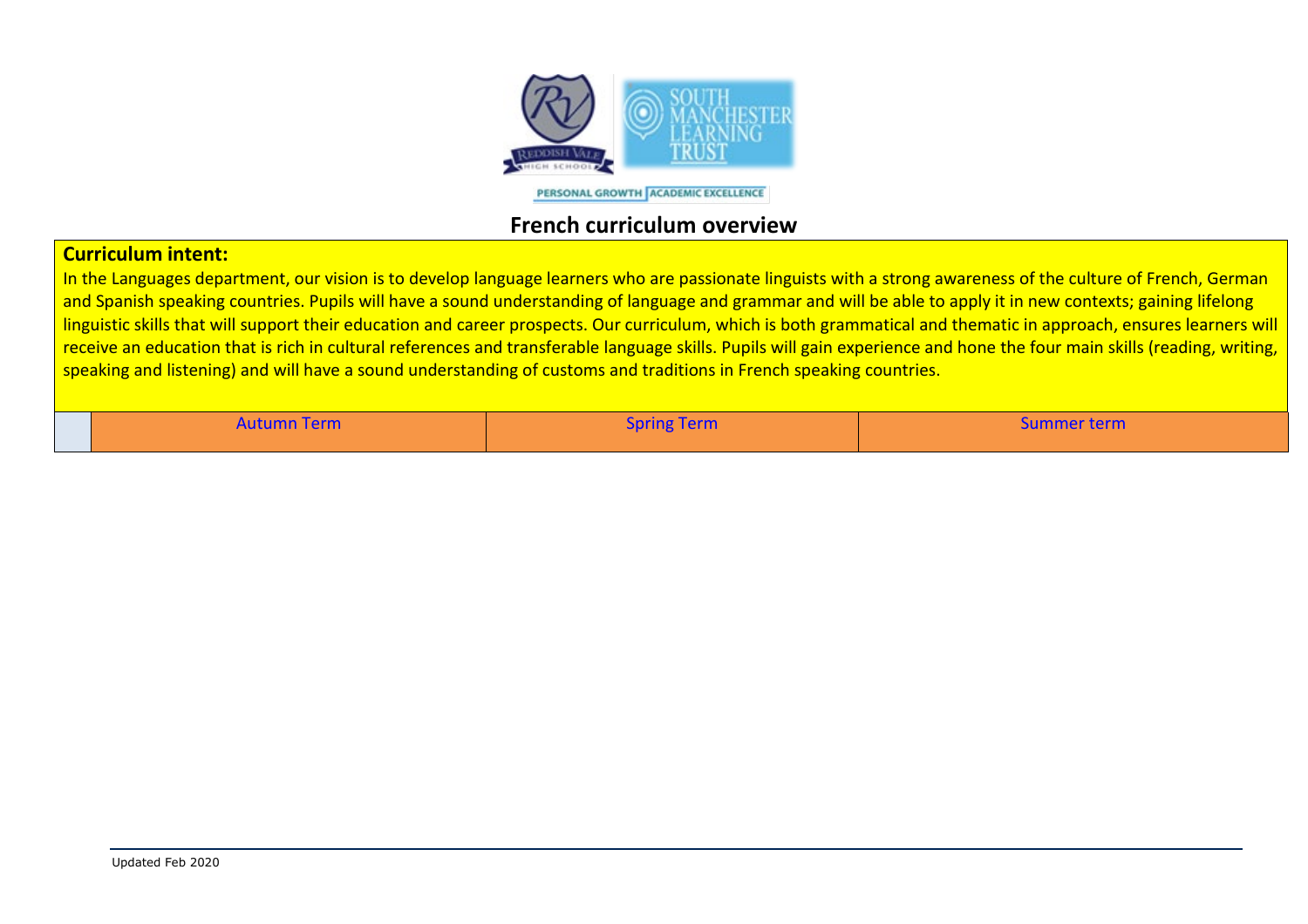|                   | <b>Contexts</b>                               |                                          |                                                                                                                                                   |                                                                                                                                                                 |                                                                                                     |                         |
|-------------------|-----------------------------------------------|------------------------------------------|---------------------------------------------------------------------------------------------------------------------------------------------------|-----------------------------------------------------------------------------------------------------------------------------------------------------------------|-----------------------------------------------------------------------------------------------------|-------------------------|
|                   |                                               | <b>Contexts</b>                          | <b>Contexts</b>                                                                                                                                   | <b>Contexts</b>                                                                                                                                                 | <b>Contexts</b>                                                                                     | <b>Contexts</b>         |
|                   | Talking about likes and                       | Talking about school and                 | Describing how we use                                                                                                                             | Talking about your                                                                                                                                              | Talking about holiday plans                                                                         | Talking about reading   |
|                   | dislikes                                      | subjects and giving<br>technology in our | town/village                                                                                                                                      |                                                                                                                                                                 | The day in the life of your                                                                         |                         |
|                   | Talking about possessions                     | opinions                                 | freetime<br>Talking about which                                                                                                                   | Asking for and giving<br>directions using Où.<br>Using Aller to talk about<br>where you're going and<br>using time markers<br>Asking someone to go<br>somewhere | Talking about getting ready to<br>go out                                                            | parents/French baker    |
|                   | Describing yourself and                       | Numbers 0-60                             |                                                                                                                                                   |                                                                                                                                                                 |                                                                                                     | Talking about animals   |
|                   | others                                        | Telling the time                         | sports you play                                                                                                                                   |                                                                                                                                                                 | Ordering in a French café                                                                           | Writing a poem          |
|                   |                                               | Days of the week                         | Talking about activities                                                                                                                          |                                                                                                                                                                 | Saying what you would like to do                                                                    | Describing a painting   |
|                   | Grammar                                       | Describing the school day                | Describing what I and                                                                                                                             |                                                                                                                                                                 |                                                                                                     |                         |
|                   | the definite article (le, la, l',             | Talking about food                       | others like doing                                                                                                                                 |                                                                                                                                                                 | <b>Grammar</b>                                                                                      | Grammar                 |
|                   | les)                                          | Talking about winter                     |                                                                                                                                                   |                                                                                                                                                                 | Aller and Faire (full paradigm)                                                                     | Using IR verbs: finir   |
|                   | -er verbs (singular)                          | celebrations.                            | Grammar<br>Er verbs full paradigm<br>Jouer à plus sport<br>Using faire de plus<br>activity<br>Using the infinitive after<br>aimer/adorer/detester | Saying what you can do in<br>town                                                                                                                               | en feminine countries<br>$au - masc$ countries<br>aux pl                                            | Choisir grandir maigrir |
|                   | Avoir present singular                        | Grammar                                  |                                                                                                                                                   |                                                                                                                                                                 |                                                                                                     | Reussir                 |
| Year <sub>7</sub> | Using adjective agreements                    | Asking questions with                    |                                                                                                                                                   |                                                                                                                                                                 |                                                                                                     | Sortir ouvrir dormir    |
|                   | The verb $\hat{e}$ tre – present              | intonation and with est-ce               |                                                                                                                                                   | Grammar<br>Using il y $a$ /il n'y a pas de<br>$\dot{a}$ + the definite article                                                                                  | reflexive verbs - singular                                                                          | Using re verbs          |
|                   | singular                                      | que.                                     |                                                                                                                                                   |                                                                                                                                                                 | revision of numbers and new<br>numbers to 80<br>the near future tense $-$ je vais $+$<br>infinitive | The perfect tense       |
|                   | Present tense singular aimer<br>and s'appeler | Using c'est plural adjective             |                                                                                                                                                   |                                                                                                                                                                 |                                                                                                     |                         |
|                   |                                               | Revisiting avoir and être                |                                                                                                                                                   |                                                                                                                                                                 |                                                                                                     |                         |
|                   |                                               | and aimer.                               | pronouns                                                                                                                                          |                                                                                                                                                                 |                                                                                                     |                         |
|                   |                                               | Using détester and préféré               |                                                                                                                                                   | aller (present tense)                                                                                                                                           | je voudrais+ infinitive                                                                             |                         |
|                   |                                               | Using the negative n'aime                |                                                                                                                                                   | Vouloir + infinitive - Using je<br>veux/tu veux + infinitive                                                                                                    |                                                                                                     |                         |
|                   |                                               | pas/                                     |                                                                                                                                                   |                                                                                                                                                                 |                                                                                                     |                         |
|                   |                                               | using « er » verbs and                   |                                                                                                                                                   | Pouvoir+ infinitive-Using on<br>peut + infinitive                                                                                                               |                                                                                                     |                         |
|                   |                                               | use of "on" form                         |                                                                                                                                                   |                                                                                                                                                                 |                                                                                                     |                         |
|                   |                                               | using the partitive article              |                                                                                                                                                   |                                                                                                                                                                 |                                                                                                     |                         |
|                   |                                               | (du/de la/de l'/des)                     |                                                                                                                                                   |                                                                                                                                                                 |                                                                                                     |                         |
|                   |                                               |                                          |                                                                                                                                                   |                                                                                                                                                                 |                                                                                                     |                         |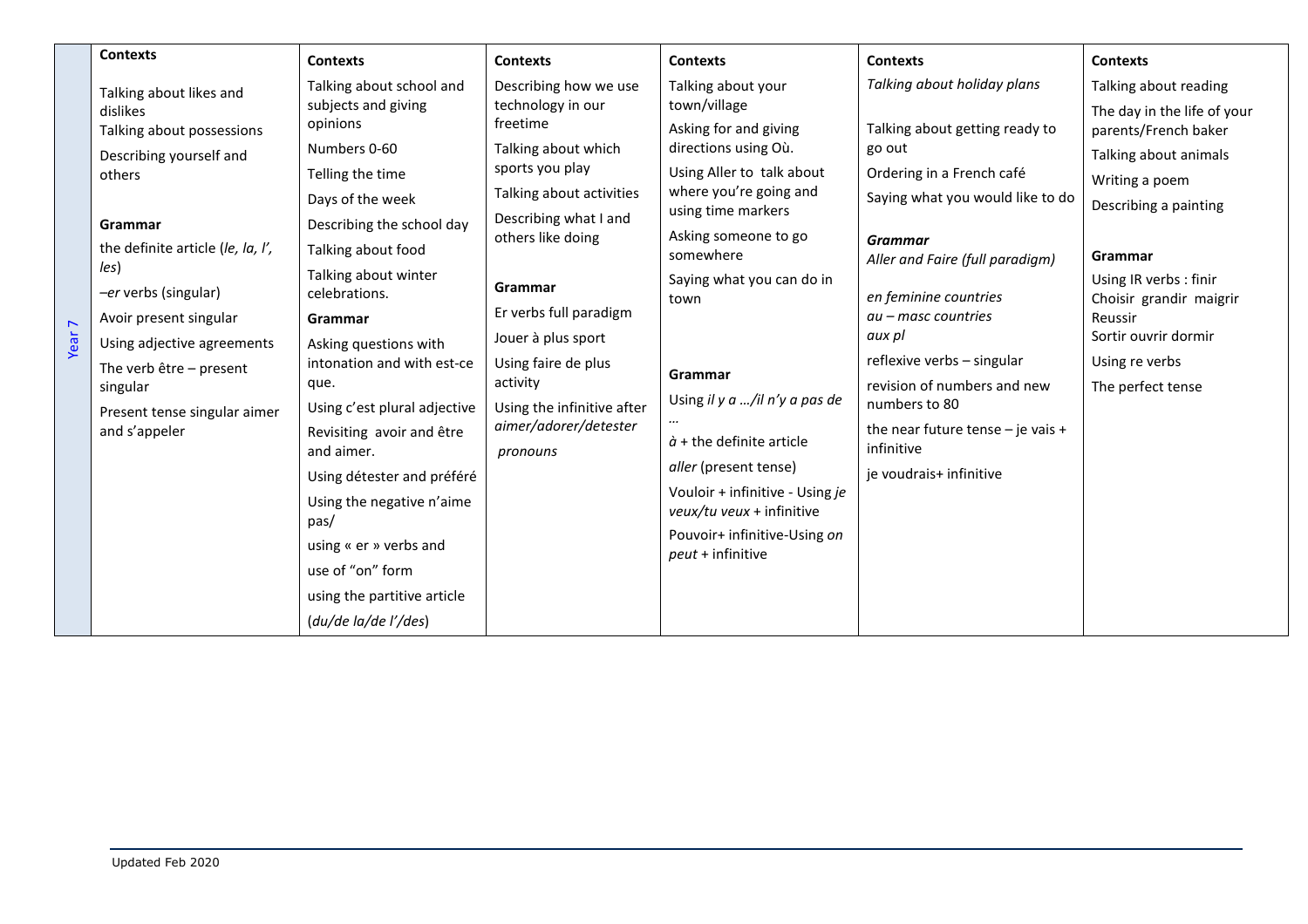|          | <b>Contexts</b>                                   | <b>Contexts</b>                                | <b>Contexts</b>                                                     | <b>Contexts</b>              | Revision of contexts and  | Revision of contexts and                      |  |  |
|----------|---------------------------------------------------|------------------------------------------------|---------------------------------------------------------------------|------------------------------|---------------------------|-----------------------------------------------|--|--|
|          | Talking about television                          | Saying what can be done                        | Talking about<br>personality<br>Talking about<br>relationships      | Describing where you live    | grammar from the previous | grammar from the previous<br>terms            |  |  |
|          | programmes                                        | and what you did in Paris                      |                                                                     | Describing a home            | terms                     |                                               |  |  |
|          | Talking about films                               | Saying when you did                            |                                                                     |                              | Talking about meals       |                                               |  |  |
|          | Talking about reading                             | things                                         |                                                                     | Discussing what food to buy. |                           |                                               |  |  |
|          | Talking about the internet                        | Understanding<br>information about a           |                                                                     | Talking about an event       |                           |                                               |  |  |
|          | Talking about what you did                        | tourist attraction                             | Talking about music<br>Agreeing,<br>disagreeing and                 | Grammar                      |                           |                                               |  |  |
|          | yesterday evening<br>Giving opinions on films, TV | Saying where you went<br>and how               |                                                                     |                              |                           | irregular adjectives: beau,<br>vieux, nouveau |  |  |
|          | shows and books                                   | Interviewing a suspect                         | giving reasons                                                      | comparative adjectives       |                           |                                               |  |  |
|          | Grammar<br>the present tense: regular-er<br>verbs | Talking about things<br>you've done and things | Talking about<br>clothes<br>Grammar                                 |                              |                           | using prepositions                            |  |  |
| $\infty$ |                                                   | you usually do                                 |                                                                     | the partitive article        | boire and prendre         |                                               |  |  |
| Year     | negatives: ne  pas, ne                            |                                                |                                                                     |                              |                           |                                               |  |  |
|          | jamais<br>Grammar                                 | Adjectival agreement                           |                                                                     |                              |                           |                                               |  |  |
|          | the present tense of avoir and<br>être            | the perfect tense: regular                     | Reflexive verbs<br>Possessive adjectives<br>The present tense venir | il faut + infinitive         |                           |                                               |  |  |
|          |                                                   | verbs                                          |                                                                     | quantities with de           |                           |                                               |  |  |
|          |                                                   | the perfect tense:<br>negative forms           |                                                                     | using three tenses (present, |                           |                                               |  |  |
|          | -ir and -re verbs                                 | The perfect tense of                           | The near future                                                     | perfect, near future)        |                           |                                               |  |  |
|          | the present tense: aller and                      | irregular verbs                                | Using the past, present<br>and near future                          |                              |                           |                                               |  |  |
|          | faire                                             | c'était/j'ai trouvé ça +<br>adjective          |                                                                     |                              |                           |                                               |  |  |
|          | the perfect tense                                 | the perfect tense with être                    |                                                                     |                              |                           |                                               |  |  |
|          |                                                   | asking questions in the<br>perfect tense       |                                                                     |                              |                           |                                               |  |  |
|          |                                                   | using the present and the<br>perfect together. |                                                                     |                              |                           |                                               |  |  |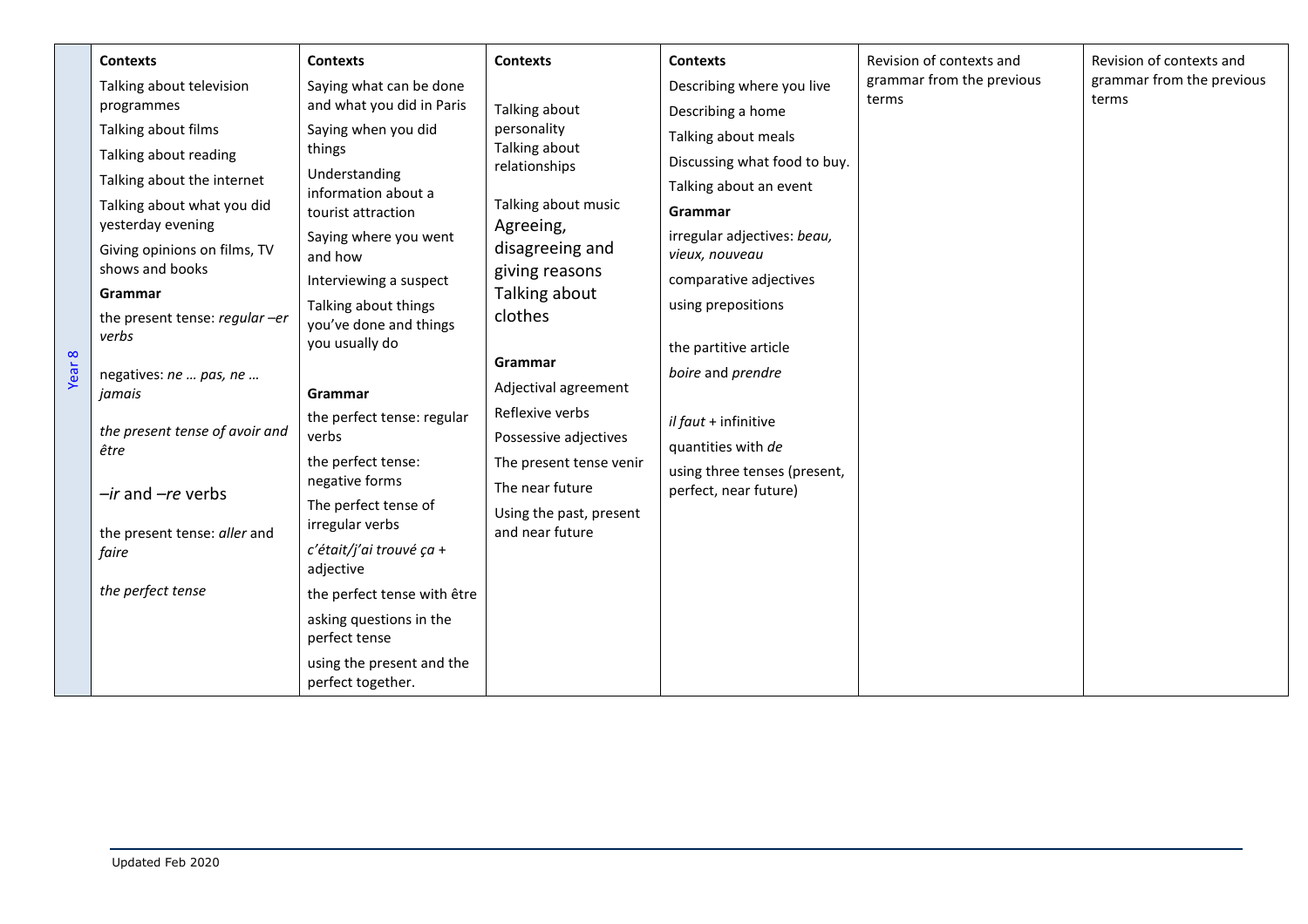|                   | <b>Context</b>                                                                                                                                                                                                                                                                                                                                                                                                                                                                                                                  | <b>Context</b>                                                                                                                                                                                                                                                                            | Context                                                                                                                                                                                                                                                                                                                                                                                                                                     | Context                                                                                                                                                                                                                | <b>Context</b>                                                                                                                                                                                                                                                                                                                                                                                                       | <b>Context</b>                     |
|-------------------|---------------------------------------------------------------------------------------------------------------------------------------------------------------------------------------------------------------------------------------------------------------------------------------------------------------------------------------------------------------------------------------------------------------------------------------------------------------------------------------------------------------------------------|-------------------------------------------------------------------------------------------------------------------------------------------------------------------------------------------------------------------------------------------------------------------------------------------|---------------------------------------------------------------------------------------------------------------------------------------------------------------------------------------------------------------------------------------------------------------------------------------------------------------------------------------------------------------------------------------------------------------------------------------------|------------------------------------------------------------------------------------------------------------------------------------------------------------------------------------------------------------------------|----------------------------------------------------------------------------------------------------------------------------------------------------------------------------------------------------------------------------------------------------------------------------------------------------------------------------------------------------------------------------------------------------------------------|------------------------------------|
|                   | Family and describing people                                                                                                                                                                                                                                                                                                                                                                                                                                                                                                    | Leisure activities                                                                                                                                                                                                                                                                        | Talking about sport                                                                                                                                                                                                                                                                                                                                                                                                                         | Revision of the units to date                                                                                                                                                                                          | Describing your daily life                                                                                                                                                                                                                                                                                                                                                                                           | Revision and assessment            |
|                   | Places in town, activities and<br>times                                                                                                                                                                                                                                                                                                                                                                                                                                                                                         | Cinema and films.                                                                                                                                                                                                                                                                         | Talking about using<br>technology                                                                                                                                                                                                                                                                                                                                                                                                           | Talking about food and<br>meals                                                                                                                                                                                        | Shopping for clothes                                                                                                                                                                                                                                                                                                                                                                                                 | Grammar<br>Revision and assessment |
| Year <sub>9</sub> | Talking about friends and<br>what makes a good friend.<br>Talking about family<br>relationships.<br>Making arrangements to go<br>out<br>Describing a day out<br>Grammar<br>Adjectival agreement<br>The present tense: avoir and<br>être<br>Definite and indefinite articles<br>Prepositions<br>The verb aller<br>The preposition $\dot{a}$<br>The present tense: regular -er<br>verbs<br>Adjectival agreement:<br>irregular adjectives<br>Reflexive verbs<br>Possessive adjectives<br>The near future tense<br>Asking questions | Grammar<br>Er verbs in the perfect<br>tense with avoir<br>Ir and re verbs in the<br>perfect tense<br>Irregular verbs in the<br>perfect tense<br>Verbs with être in the<br>perfect tense<br>Reflexive verbs<br>Using jouer à and jouer de<br>Using aimer, adorer,<br>préférer and détester | Discussing reading<br>habits and music<br>Talking about television<br>programmes<br>Talking about a night out<br>with friends<br>Grammar<br>The verb faire<br>depuis + present tense<br>Using the correct<br>preposition after the<br>verbs jouer (au / à la / à<br>$\frac{1}{2}$ aux) and faire (du /<br>de la / de l' / des)<br>Irregular verbs in the<br>present tense<br>Using negatives<br>Comparative adjectives<br>The perfect tense | Discussing clothes and what<br>to wear<br>Grammar<br>Revision of the grammar of<br>the units to date<br>Saying 'some' using du / de<br>la / de l' / des<br>Irregular verbs boire and<br>prendre<br>Adjectives f colour | Describing festivals and<br>traditions<br>Talking about shopping for a<br>specific meal<br>Describing family celebrations<br>Grammar<br>Modal verbs devoir and pouvoir<br>Using - quel / quelle / quels /<br>quelles /<br>ce / cet / cette / ces<br>Asking questions using est-ce<br>que ? and qu'est-ce que ?<br>The present and near future<br>tenses<br>Using past, present and future<br>tenses<br>The imperfect |                                    |
|                   | The perfect tense                                                                                                                                                                                                                                                                                                                                                                                                                                                                                                               |                                                                                                                                                                                                                                                                                           |                                                                                                                                                                                                                                                                                                                                                                                                                                             |                                                                                                                                                                                                                        |                                                                                                                                                                                                                                                                                                                                                                                                                      |                                    |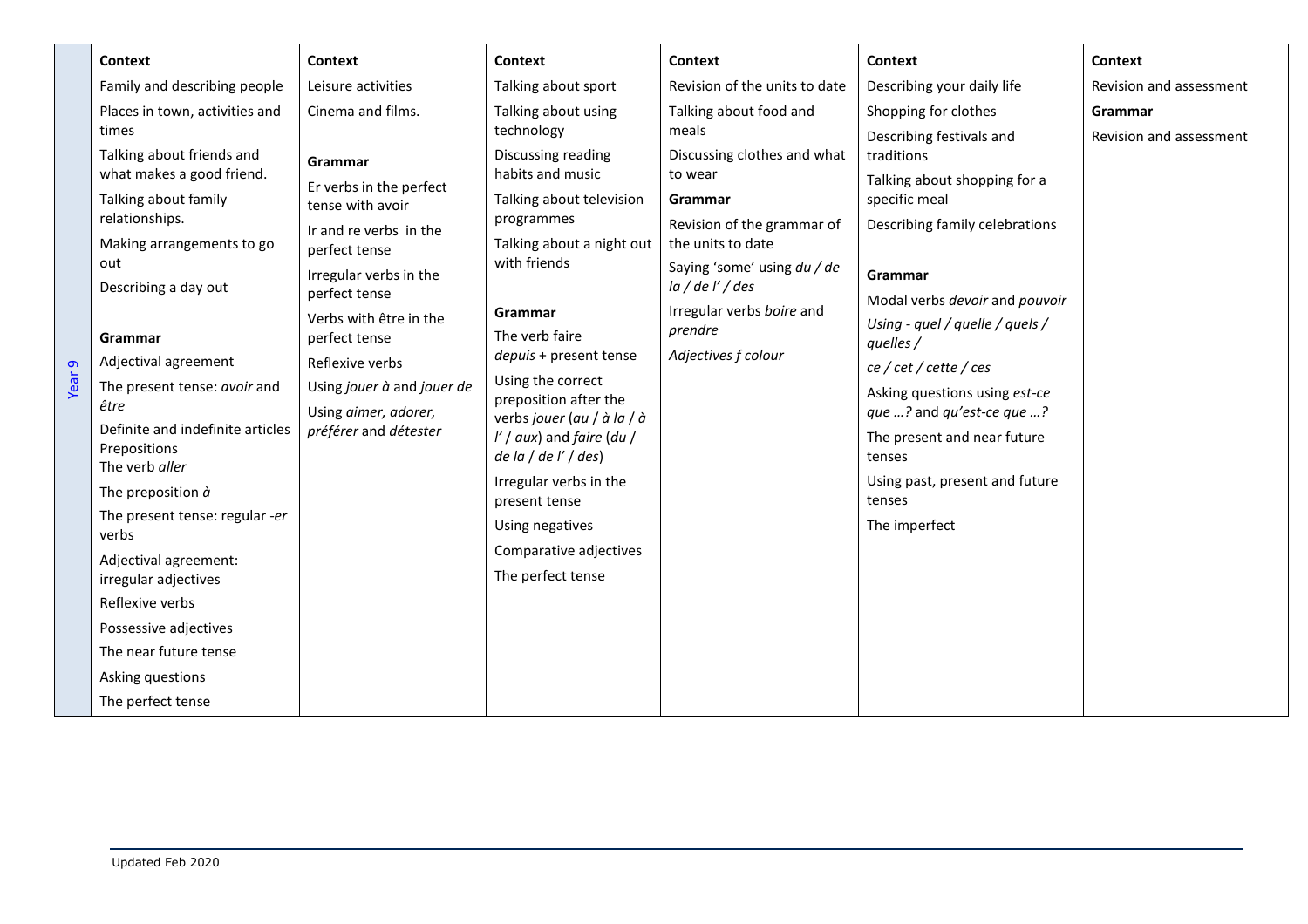|         | De la ville à la campagne<br>(GCSE theme: Local, national,<br>international and global areas<br>of interest)                                                                                                                                                                                                                                                                                                                             | De la ville à la campagne<br>(GCSE theme: Local,<br>national, international and<br>global areas of interest)                                                                                                                                            | Le grand large (GCSE<br>theme: Local, national,<br>international and global<br>areas of interest)                                                                                                                                                                                                                        | Le grand large (GCSE<br>theme: Local, national,<br>international and global<br>areas of interest)                                                                                                                                                                                                                                                                                                                                                    | Au collège (GCSE theme: Current<br>and future study and<br>employment)                                                                                                                                 | Au collège (GCSE theme:<br>Current and future study and<br>employment)           |
|---------|------------------------------------------------------------------------------------------------------------------------------------------------------------------------------------------------------------------------------------------------------------------------------------------------------------------------------------------------------------------------------------------------------------------------------------------|---------------------------------------------------------------------------------------------------------------------------------------------------------------------------------------------------------------------------------------------------------|--------------------------------------------------------------------------------------------------------------------------------------------------------------------------------------------------------------------------------------------------------------------------------------------------------------------------|------------------------------------------------------------------------------------------------------------------------------------------------------------------------------------------------------------------------------------------------------------------------------------------------------------------------------------------------------------------------------------------------------------------------------------------------------|--------------------------------------------------------------------------------------------------------------------------------------------------------------------------------------------------------|----------------------------------------------------------------------------------|
| Year 10 | <b>Contexts</b><br>Talking about where you live<br>and what you can do there<br>Revising places in a town and<br>asking the way<br>Describing a region<br>Finding out tourist<br>information<br>Discussing plans and the<br>weather<br>Talking about your town,<br>village or neighbourhood<br>Grammar<br>Using on peut+ infinitive<br>The imperative<br>Irregular adjectives<br>The superlative<br>Asking questions<br>Using si clauses | <b>Contexts</b><br>Revision<br>Talking about what you<br>normally do on holiday<br>Dealing with a hotel stay<br>Talking about travelling<br>Grammar<br>Revision<br>Saying 'in' or 'to' with<br>countries<br>Questions with inversion<br>The comparative | <b>Contexts</b><br>Saying what you do and<br>did on holiday<br>Ordering in a restaurant<br>Talking about holiday<br>disasters<br>Revision<br>Grammar<br>Reflexive verbs<br>Expressions with avoir<br>Using three tenses<br>Using si sentences<br>Using avant de +<br>infinitive<br>Using il faut+ infinitive<br>Revision | <b>Contexts</b><br>Revising school subjects and<br>talking about your<br>timetable.<br>Giving opinions on school<br>subjects and facilities<br>Talking about your school<br>and school in France<br>Discussing rules and<br>regulations<br>Discussing healthy and<br>unhealthy living<br>Grammar<br>School subjects with aimer /<br>adorer / détester<br>School subjects with avoir<br>Direct object prnouns.<br>The present tense: ils and<br>elles | <b>Contexts</b><br>Talking about school activities<br>Talking about successes at<br>school<br><b>Revision</b><br>Grammar<br>The imperfect tense<br>Giving opinions in different<br>tenses.<br>Revision | <b>Contexts</b><br>Revision and assessment<br>Grammar<br>Revision and assessment |
|         | Negatives<br>Using the present tense and<br>the imperfect tense together                                                                                                                                                                                                                                                                                                                                                                 |                                                                                                                                                                                                                                                         |                                                                                                                                                                                                                                                                                                                          | using il faut and il est<br>interdit de<br>adverbs                                                                                                                                                                                                                                                                                                                                                                                                   |                                                                                                                                                                                                        |                                                                                  |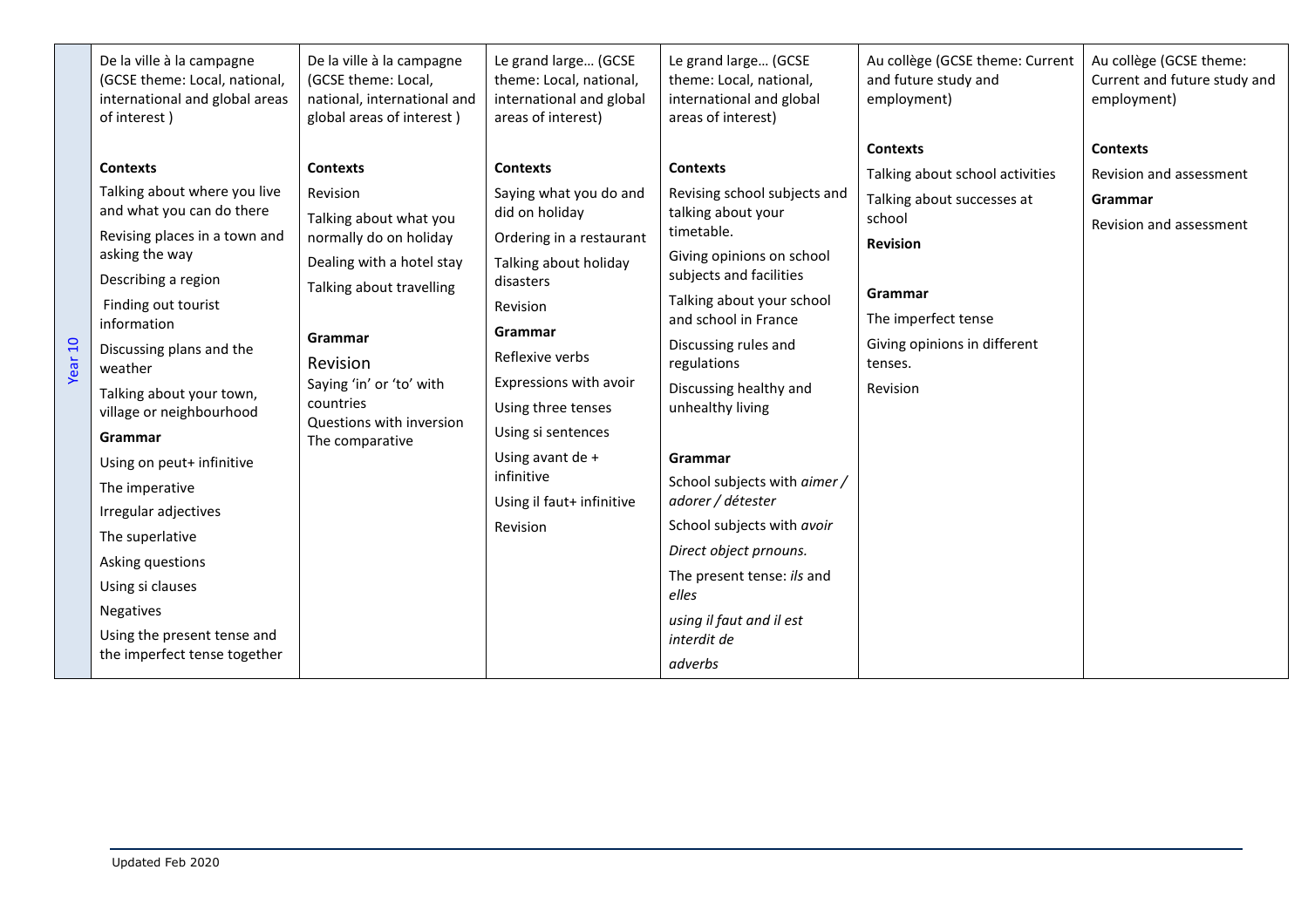|                 | Bon travail! (GCSE theme:                                                    | Bon travail! (GCSE theme:                                                               | Un œil sur le monde            | <b>Revision and Assessment</b>             | Revision, Practice Papers and  | <b>GCSE Theme: Exam skills</b> |
|-----------------|------------------------------------------------------------------------------|-----------------------------------------------------------------------------------------|--------------------------------|--------------------------------------------|--------------------------------|--------------------------------|
|                 | Current and future study and                                                 | Current and future study                                                                | (GCSE theme: Local,            |                                            | Exams                          |                                |
|                 | employment                                                                   | and employment                                                                          | national, international        | Could use the following,                   |                                |                                |
|                 |                                                                              |                                                                                         | and global areas of            | with their corresponding                   |                                |                                |
|                 | <b>Contexts</b>                                                              | <b>Contexts</b>                                                                         | interest)                      | digital resources:                         |                                |                                |
|                 | Revision and assessment                                                      | Discussing work                                                                         | <b>Contexts</b>                | <b>Contexts</b>                            | <b>Contexts</b>                |                                |
|                 | Talking about jobs                                                           | experience                                                                              |                                | <b>Revision and practice</b><br>assessment | <b>Revision and assessment</b> |                                |
|                 | Discussing work preferences                                                  | Talking about what makes<br>you tick and what<br>concerns you<br>Discussing the weather | Discussing ethical<br>shopping |                                            | Grammar                        |                                |
|                 | Talking about plans, hopes                                                   |                                                                                         | Talking about                  | Grammar                                    | <b>Revision and assessment</b> |                                |
| $\overline{11}$ | and wishes                                                                   |                                                                                         | volunteering                   | <b>Revision and practice</b>               |                                |                                |
| Year            | Talking about how you earn                                                   | and natural disasters                                                                   | Discussing big events          | assessment                                 |                                |                                |
|                 | money                                                                        |                                                                                         | Grammar                        |                                            |                                |                                |
|                 |                                                                              | Talking about protecting                                                                |                                |                                            |                                |                                |
|                 | the environment<br>Grammar<br>Revision<br>Revision and assessment<br>Grammar |                                                                                         | Understanding the              |                                            |                                |                                |
|                 |                                                                              |                                                                                         | passive                        |                                            |                                |                                |
|                 |                                                                              | Emphatic pronouns                                                                       |                                |                                            |                                |                                |
|                 | Job nouns                                                                    | The perfect and imperfect                                                               | Using three time frames.       |                                            |                                |                                |
|                 | The conditional                                                              | tenses                                                                                  |                                |                                            |                                |                                |
|                 | Using the present, perfect                                                   | Verbs followed by à or de                                                               |                                |                                            |                                |                                |
|                 | and conditional                                                              | Using on doit and on peut                                                               |                                |                                            |                                |                                |
|                 |                                                                              | + the infinitive                                                                        |                                |                                            |                                |                                |
|                 |                                                                              | Revision                                                                                |                                |                                            |                                |                                |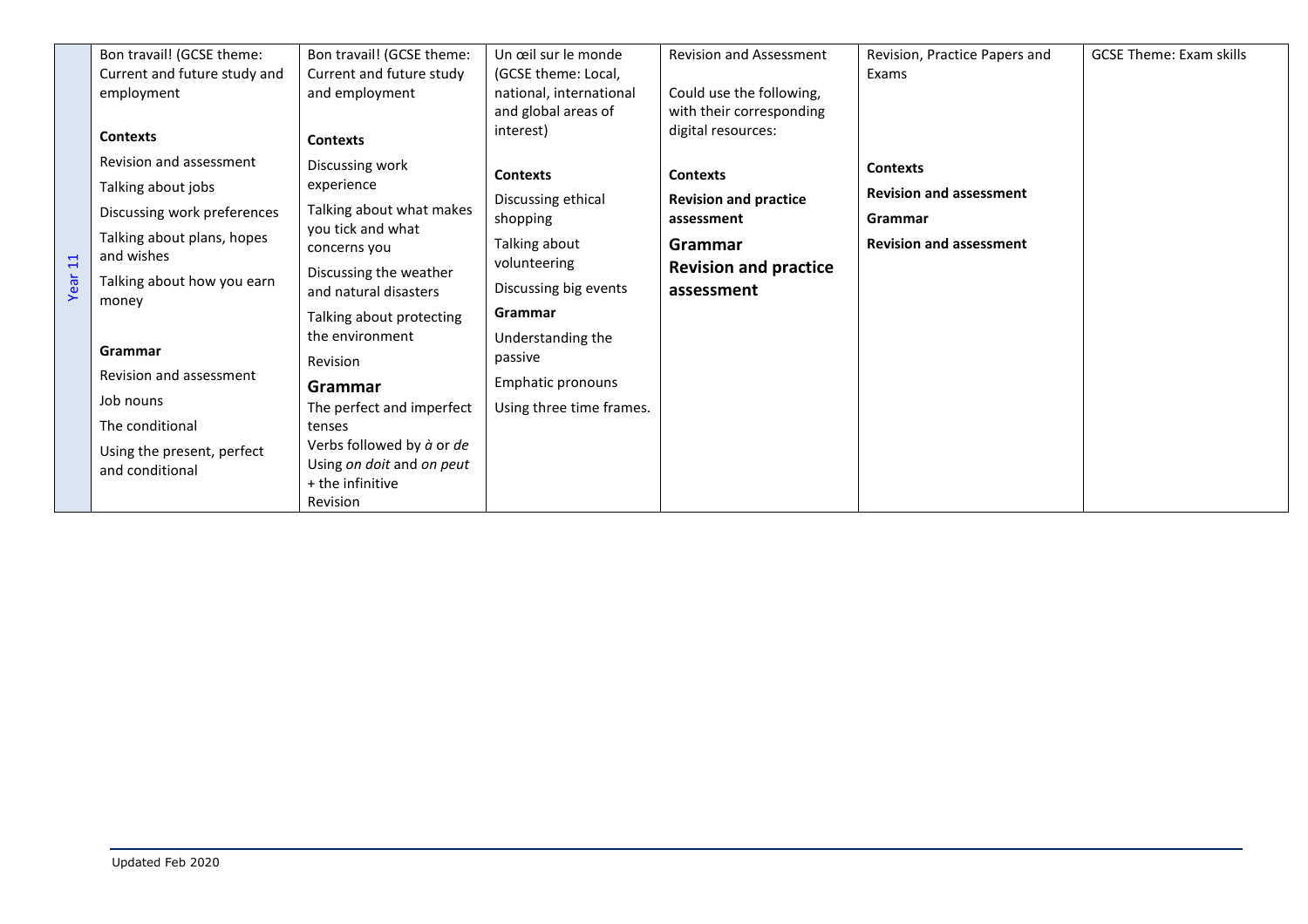| Contribution to students social, moral, spiritual, cultural, personal development & wellbeing |                              |                                                       |                                         |                                              |  |  |  |
|-----------------------------------------------------------------------------------------------|------------------------------|-------------------------------------------------------|-----------------------------------------|----------------------------------------------|--|--|--|
| Social                                                                                        | Moral                        | Spiritual                                             | Cultural                                | <b>Personal Development and</b><br>Wellbeing |  |  |  |
| Journee de la femme                                                                           | Ovida Delect - LGBTQ         | Laïcité - positives and                               | Celebrations and                        | Healthy living                               |  |  |  |
| Global Warming                                                                                | <b>History Month</b>         | negatives                                             | festivals covered year 9<br>French      | Telling the time                             |  |  |  |
|                                                                                               | Le Pacs civil                | Pupils learn vocabulary                               |                                         |                                              |  |  |  |
| Sweatshops                                                                                    | partnership in France        | pertaining to a variety of<br>religious festivals and | <b>Sampling French Food</b>             | Sport                                        |  |  |  |
| Homelessness                                                                                  | Malala Yousef in             | places of worship                                     | Listen to a wide variety                | Free time                                    |  |  |  |
|                                                                                               | French                       |                                                       | of francophone Music                    |                                              |  |  |  |
| Community projects                                                                            |                              |                                                       |                                         | Using technology, screen                     |  |  |  |
|                                                                                               | Talking about                |                                                       | Look at French cinema                   | time and online safety                       |  |  |  |
| Personal relationships                                                                        | relationships with           |                                                       |                                         |                                              |  |  |  |
| Recycling                                                                                     | people/ people you<br>admire |                                                       | Explore a variety of<br>French cultural | Volunteering                                 |  |  |  |
|                                                                                               |                              |                                                       | traditions (Christmas, le               | Applying for jobs                            |  |  |  |
|                                                                                               | Qualities of a good          |                                                       | jour du poisson)                        |                                              |  |  |  |
|                                                                                               | friend                       |                                                       |                                         | Future projects after school                 |  |  |  |
|                                                                                               |                              |                                                       | French school vs UK                     |                                              |  |  |  |
|                                                                                               |                              |                                                       | school                                  | French in the modern world                   |  |  |  |
|                                                                                               |                              |                                                       |                                         | - links to career paths                      |  |  |  |
|                                                                                               |                              |                                                       | Pupils encouraged to                    |                                              |  |  |  |
|                                                                                               |                              |                                                       | listen to French radio,                 | Speaking in front of others                  |  |  |  |
|                                                                                               |                              |                                                       | podcasts and tv/film                    |                                              |  |  |  |
|                                                                                               |                              |                                                       | using online resources                  |                                              |  |  |  |
|                                                                                               |                              |                                                       | Cultural trip to France                 |                                              |  |  |  |